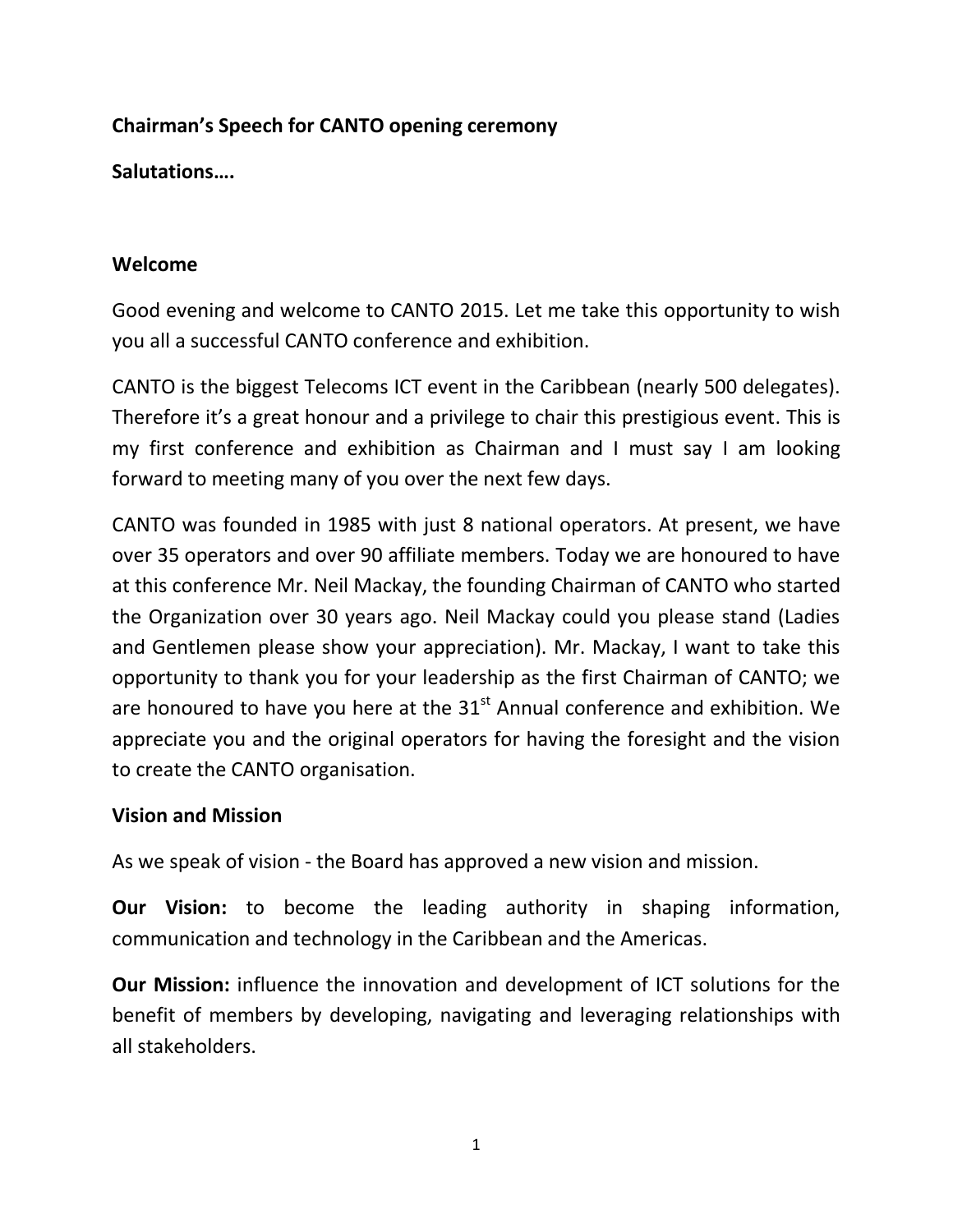Advocate for policies, legislation and rules which advance the creation of an environment which facilitates the deployment of services and technologies across the region.

You can see from our vision that we intend to expand our horizons to the Americas in fact, recently we welcomed Antel from Uruguay as a new member of CANTO.

Our mission - we want to move from being merely a facilitator in the development of ICT solutions in the Caribbean to an organization which influences the innovation and development of ICT solutions and also advocates policies for creating the right environment for deployment of our services.

## **OTT**

For most telecom operators the next few years will be challenging as our voice revenues continue to be affected by OTT players. Not only are network operators facing the cycle of continuously upgrading their networks but they will have the additional onslaught of OTT players using our networks 'free of charge' while offering voice services to our consumers. Of course, OTT is a subject that will be debated at our conference since it is a major challenge for every single network operator in the region.

## **WRC 15**

Another important issue is spectrum for mobile operators. CANTO has written several times to Ministers on the availability of new spectrum for mobile operators. We must secure additional spectrum for advanced mobile and broadband services. This is to facilitate the progress of 5G services and the "Internet of Things" in the Caribbean. It is important therefore that Caribbean countries vote in favour of proposals that increase the mobile spectrum available at the next CITEL meeting in Ottawa, Canada 17-21 August. The World Radio Conference session on Monday afternoon promises to be a really interesting and important session.

# **Changes at CANTO – New Board (Female members)**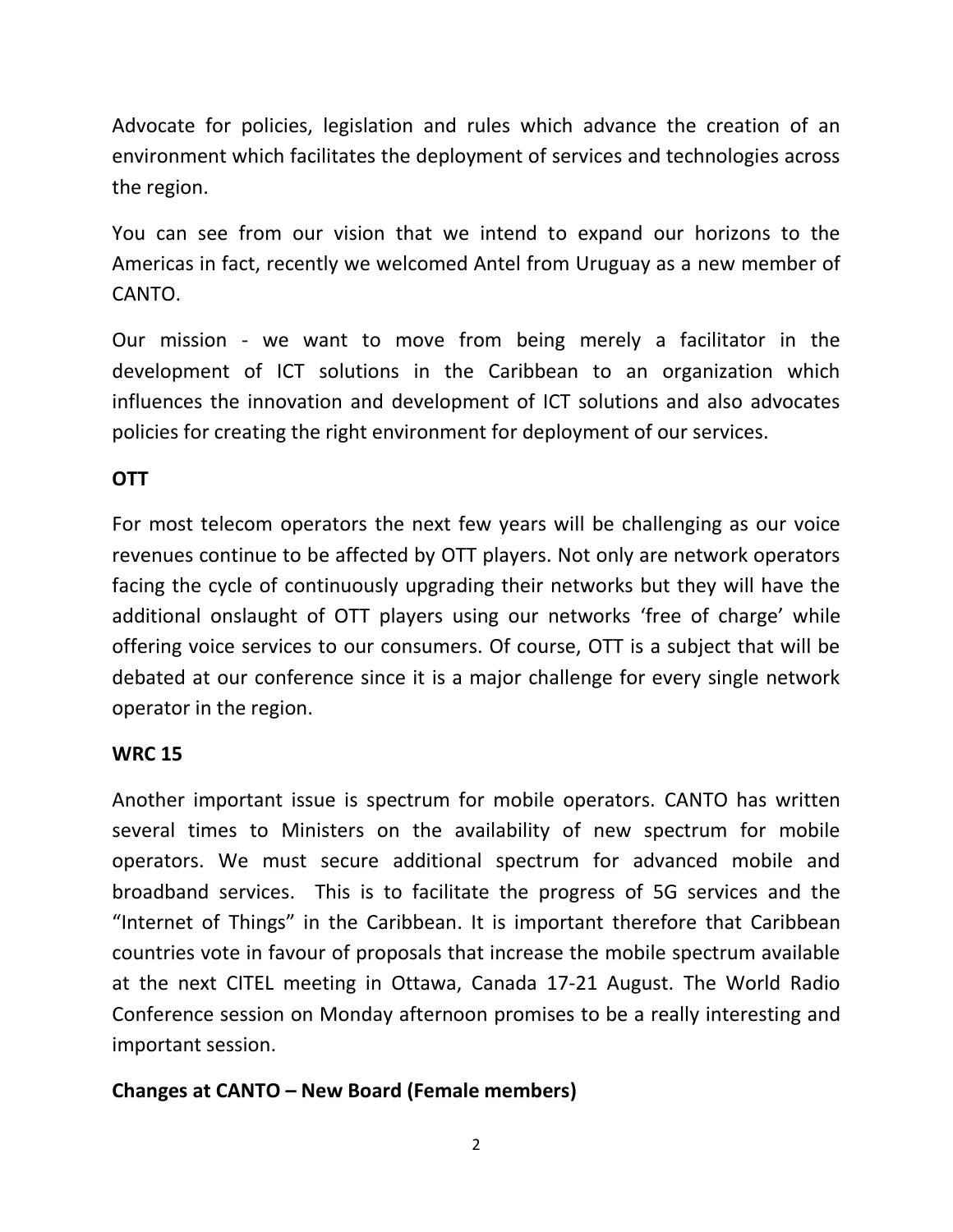#### Ladies and gentlemen

We are going through a transformation process at CANTO. You will see a number of changes going forward. I am pleased to announce that we had a successful and productive Board meeting on Saturday. Yes – we had our Board meeting on Saturdays so we the Board directors can spend more time with the delegates during the conference. I've been involved in CANTO since 1995 – over 20 years ago. During that time I can always remember that the CANTO Board was dominated by men and also by the so called 'old boys' network'. I am very happy to report that at Saturday's board meeting we had more female Board members in attendance than men. I believe this is the first time we have had more women than men on the Board. Would the following Board members please stand when I call your name? We have Helma Etnel our Treasurer from Telem; Opel Neil from Columbus communications; Melesia Sutherland from Cable and Wireless (replacing Davidson Charles); Rochelle Cameron from Cable and Wireless (replacing Tim Heffernan) and Gail Moss-Solomon from Digicel (replacing E Jay Saunders). This is a really an important development and ties in nicely with one of our sessions later this week 'Women in ICT'. Let's show our appreciation for the Women who are leading this organisation. Ladies and Gentlemen – CANTO has demonstrated at the highest level that we support 'women in ICT'.

However I do not want to forget my male Board members – please stand when I call your name. My Vice Chairmen Leon Williams from BTC; Charles Carter from TSTT; Lyrio Gomez from UTS and Ex-officio member and former Chair Dirk Curry from Telesur.

I would like to thank our former Board Director E Jay Saunders (please stand) for his support his exciting ideas and for making Hackathon event become a reality. Thanks E Jay.

#### **Member's participation/Working committees**

One of my personal goals is to encourage more participation from our nonregional operators in this organisation. Traditionally we always have good participation from Digicel and Cable & Wireless. Recently the Board approved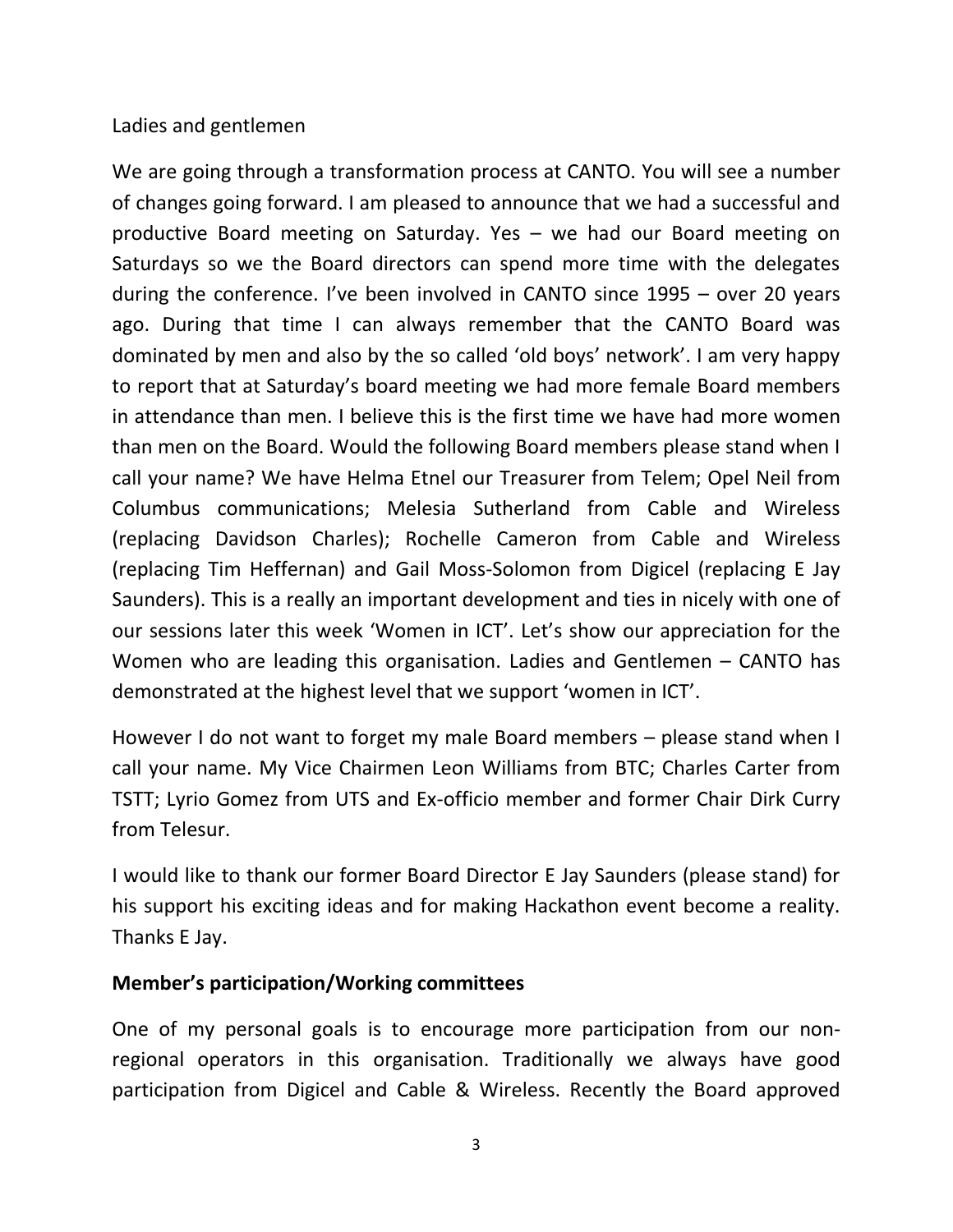Joseph Samuel from the Antigua Public Utilities Authority APUA representing Antigua and Barbuda (my home town) as Chairman of the Marketing Communications Working Committee. Joseph please stand (let's show our appreciation). We also appointed Gervon Abraham from TSTT, Trinidad and Tobago (my adopted home) as Vice Chair of the Corporate Social Responsibility working committee. Gervon please stand (Let's show our appreciation). I have tremendous faith in these young individuals who have volunteered their time to serve this great organisation.

Also, with the aim of improving participation and feedback, and to allow our affiliate members more of a voice in the organisation – the Board approved a new working committee – the Vendors/Suppliers committee. We approved Benny Grogan from Walton Press as acting Chairman. Benny is affectionately known as 'Uncle Benny'. Uncle Benny please stand (Let's show our appreciation). I wish you every success with the new working committee.

#### **CANTO App**

CANTO must strive to be on the cutting edge of the new technology. This year, I am pleased to announce a new and exciting feature which will enhance your CANTO experience: now that you have registered you will receive the 'CANTO App'. It provides the latest CANTO agenda on your smartphone; allows you to see all the attendees, exhibitors and sponsors. There are maps of the conference area, meeting rooms and exhibition hall and you can access information on our social events and much more.

#### **Hackathon**

Another exciting event that I must mention is the launch of the **i-Create Annual CODE 1.0 (Caribbean Organized Developers and Entrepreneurs)** under the theme: **"Crack it, Hack it, Code it".** This is CANTO's first regional software design and developer competition and it's being held in conjunction with Domus Semo Sancus headed by E Jay Saunders and PIEDATA who we successfully worked with at our last AGM in Suriname.